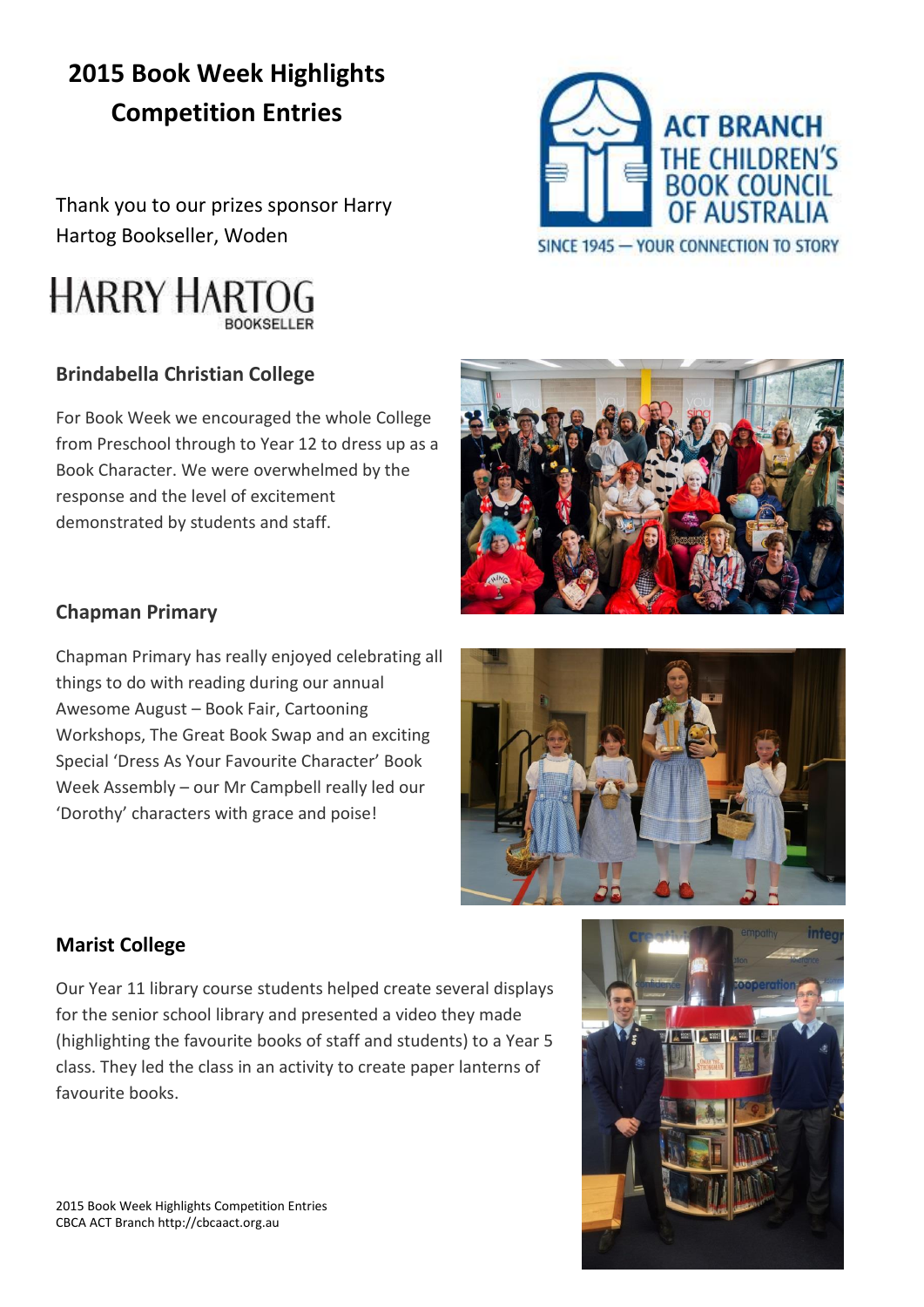#### **Giralang Primary School**

Giralang Primary students enjoyed Book Week 2015 by dressing up as their favourite book character – Our teachers did too! We held a whole school assembly to show off our costumes. Book Week was our chance to 'light up' our imaginations and explore our favourite stories and characters together.

#### **Hughes Preschool**

The Hughes Preschoolers celebrated Book Week 2015 by becoming published authors and illustrators. Together they wrote and illustrated two amazing stories, which were then printed into a book. They then hosted a fabulous book launch for family and friends, including a book signing and fairy bread, of course.





## **Rosary Primary School**

Book Week entailed a Scholastic Book Fair all week. On the Friday we ALL came dressed as a character from the book we brought along for the day to share. I organized multi-age groupings (K-6) to share a previous Short-Listed Picture Book and also create fireflies attracted to the spotlight of Books Lighting Up Our World. Each fly had a book character on the jacket! We are doing a Guess the Teacher Competition and book prize next week.



#### **Sacred Heart Primary School**

Sacred Heart celebrated Book Week in style. An exhibition of the "Book Week" inspired artwork was displayed in Centre Court at Westfield Woden. It attracted a diverse audience of Sacred Heart families, staff, former students and the general public. The quality of student work ensured that the display was amazing.